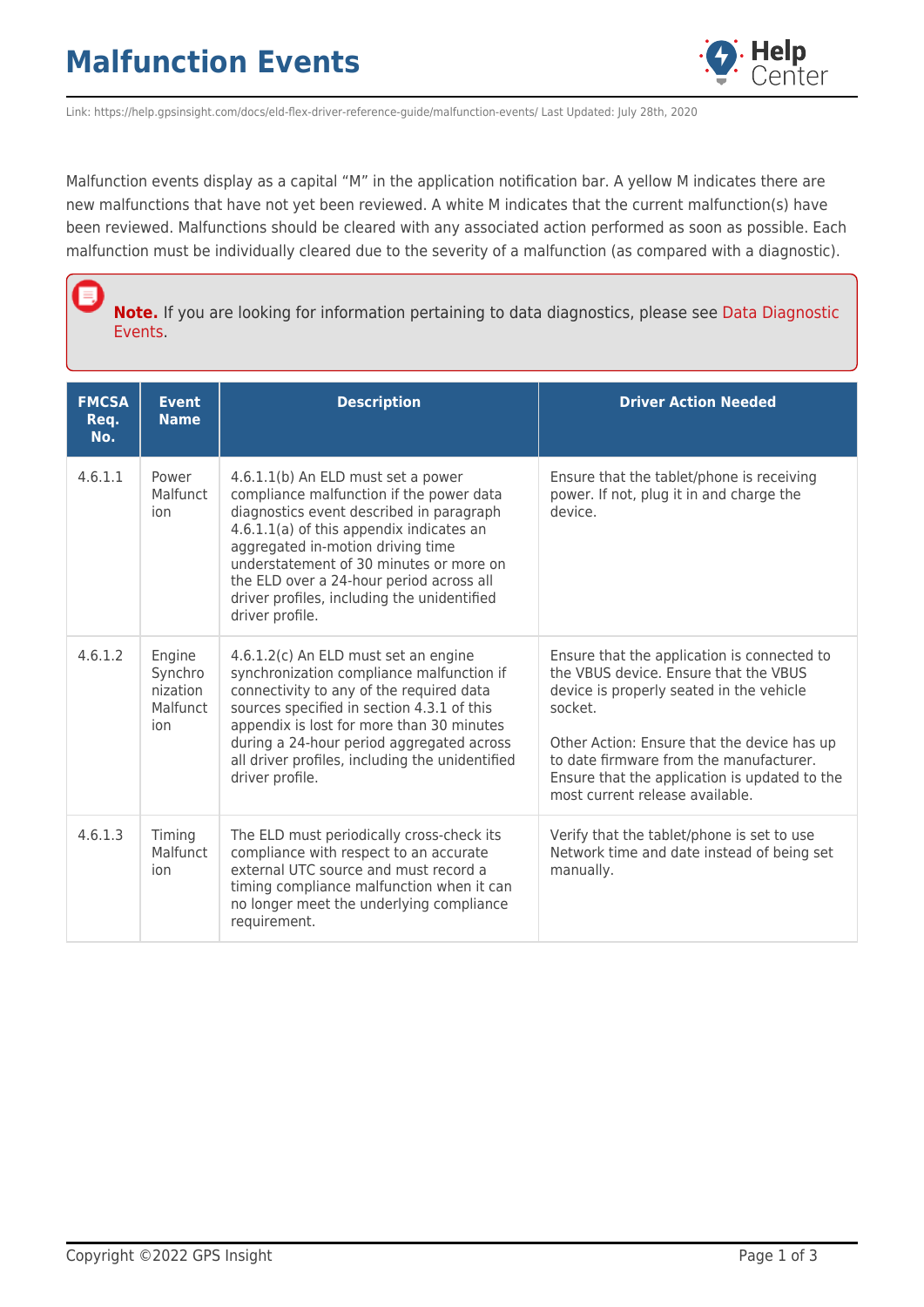## **Malfunction Events**



Link: https://help.gpsinsight.com/docs/eld-flex-driver-reference-guide/malfunction-events/ Last Updated: July 28th, 2020

| <b>FMCSA</b><br>Req.<br>No. | <b>Event</b><br><b>Name</b>              | <b>Description</b>                                                                                                                                                                                                                                                                                                                                                                                                                                                                                                                                                                                                                                                                                                                                                                | <b>Driver Action Needed</b>                                                                                                                                                                                                                                                                                                                                                                                                                                                                                                                                                                                                                                                                                                                                                                                                                                                                                                                                                                                 |
|-----------------------------|------------------------------------------|-----------------------------------------------------------------------------------------------------------------------------------------------------------------------------------------------------------------------------------------------------------------------------------------------------------------------------------------------------------------------------------------------------------------------------------------------------------------------------------------------------------------------------------------------------------------------------------------------------------------------------------------------------------------------------------------------------------------------------------------------------------------------------------|-------------------------------------------------------------------------------------------------------------------------------------------------------------------------------------------------------------------------------------------------------------------------------------------------------------------------------------------------------------------------------------------------------------------------------------------------------------------------------------------------------------------------------------------------------------------------------------------------------------------------------------------------------------------------------------------------------------------------------------------------------------------------------------------------------------------------------------------------------------------------------------------------------------------------------------------------------------------------------------------------------------|
| 4.6.1.4                     | Position<br>Malfunct<br>ion              | (a) An ELD must continually monitor the<br>availability of valid position measurements<br>meeting accuracy requirements and must<br>track the distance and elapsed time from the<br>last valid measurement point. (b) ELD<br>records requiring location information must<br>use the last valid position measurement and<br>include the latitude/longitude coordinates<br>and distance traveled, in miles, since the last<br>valid position measurement. (c) An ELD must<br>monitor elapsed time during periods when<br>the ELD fails to acquire a valid position<br>measurement within 5 miles of the CMV's<br>movement. When such elapsed time<br>exceeds a cumulative 60 minutes over a 24<br>hour period, the ELD must set and record a<br>positioning compliance malfunction. | This malfunction indicates that location data<br>is not being received consistently, even if<br>location is showing for the individual events.<br>Possible fixes for this include making sure<br>that the VBUS device is updated to the latest<br>firmware version and that the application is<br>updated to the latest released version. There<br>is also a setting on the Portal in the<br>Equipment setup tab to select the 'GPS<br>Receiver'. The settings are VBUS Device,<br>Mobile Device, or Either Device. Not all VBUS<br>Devices provide location services, so<br>changing the setting to Mobile Device<br>(tablet/phone) or Either Device which will<br>pull location data from either source, would<br>be a needed change. We recommend VBUS<br>Device because the precision of that device<br>is more accurate than a mobile device.<br>Other issues may be that the VBUS device is<br>facing upside down, or that the location of<br>the device is preventing it from receiving<br>GPS data. |
| 4.6.1.5                     | Data<br>Recordi<br>ng<br>Malfunct<br>ion | (a) An ELD must monitor its storage capacity<br>and integrity and must detect a data<br>recording compliance malfunction if it can no<br>longer record or retain required events or<br>retrieve recorded logs that are not otherwise<br>catalogued remotely by the motor carrier.<br>(b) An ELD must monitor the completeness<br>of the ELD event record information in<br>relation to the required data elements for<br>each event type and must record a missing<br>data elements data diagnostics event for the<br>driver if any required field is missing at the<br>time of recording.                                                                                                                                                                                        | This malfunction simply means that the<br>tablet/phone is running out of storage space.<br>Either too many apps, or other data are not<br>leaving enough space for the application to<br>continue recording events for the logs. The<br>action here is to free up space on the device.                                                                                                                                                                                                                                                                                                                                                                                                                                                                                                                                                                                                                                                                                                                      |